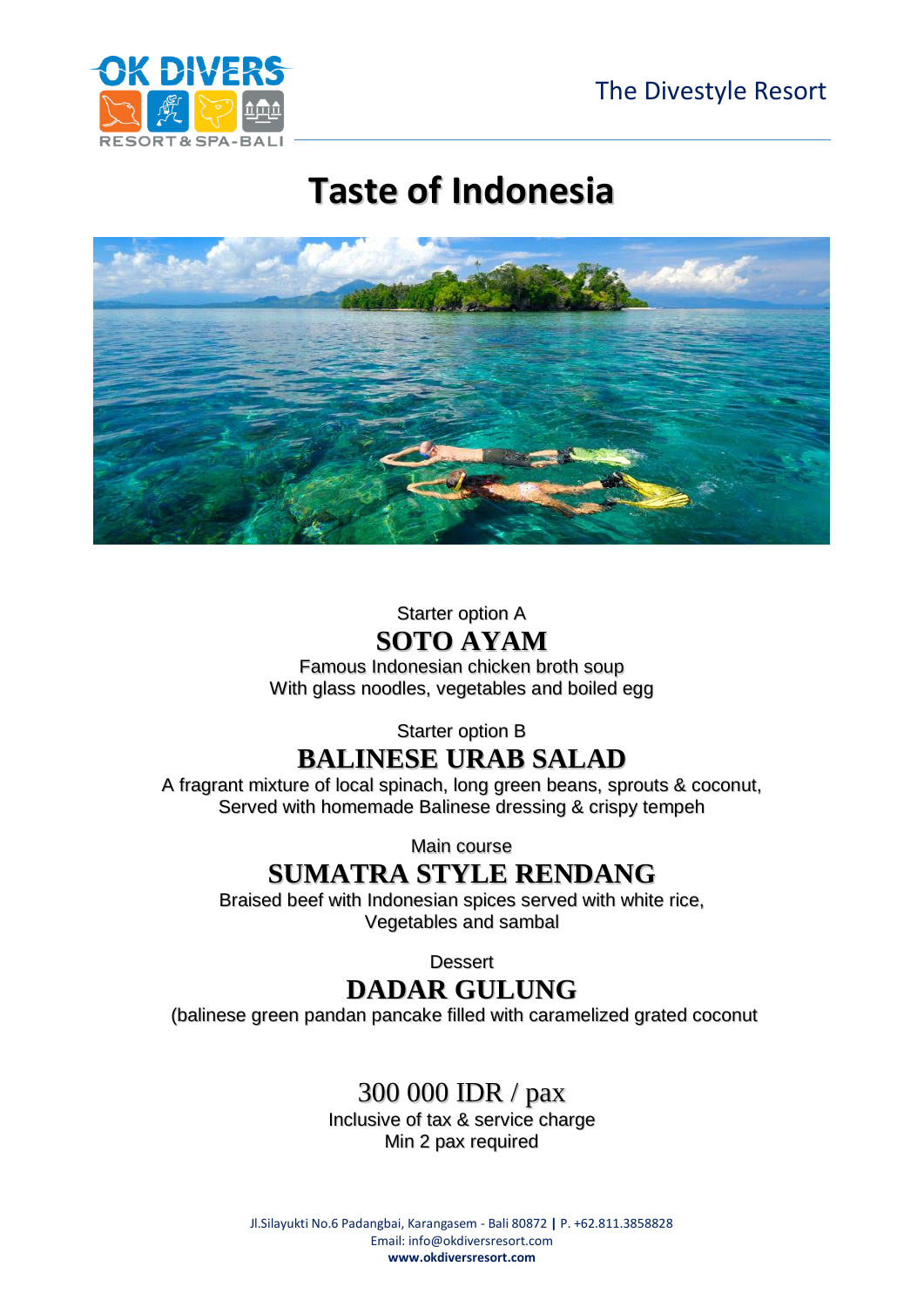

## **Around the World Menu**



### Starter option A

#### **TACO SALAD**

Fresh greens with assorted cold cuts of minced chicken, avocado, Tomatoes, garlic, beans and olive oil. Sprinkled with a mixture of feta and parmesan cheese

Starter option B

#### **TOM KHA GAE**

Popular Thai soup with simmered chicken infused with Thai herbs to give it an authentic hot and sour flavor

Main course

#### **NASI CAMPUR OF THE DAY**

Assortment of Indonesian delicious dishes with chicken, meat, vegetable and side dishes served with rice, sambal and crackers

**Dessert** 

## **BANNOFFEE PIE**

Irresistible combination of Dulce de Leche caramel, coffee cream and bananas

## 300 000 IDR / pax

Inclusive of tax & service charge Min 2 pax required

Jl.Silayukti No.6 Padangbai, Karangasem - Bali 80872 **|** P. +62.811.3858828 Email[: info@okdiversresort.com](mailto:info@okdiversresort.com) **www.okdiversresort.com**